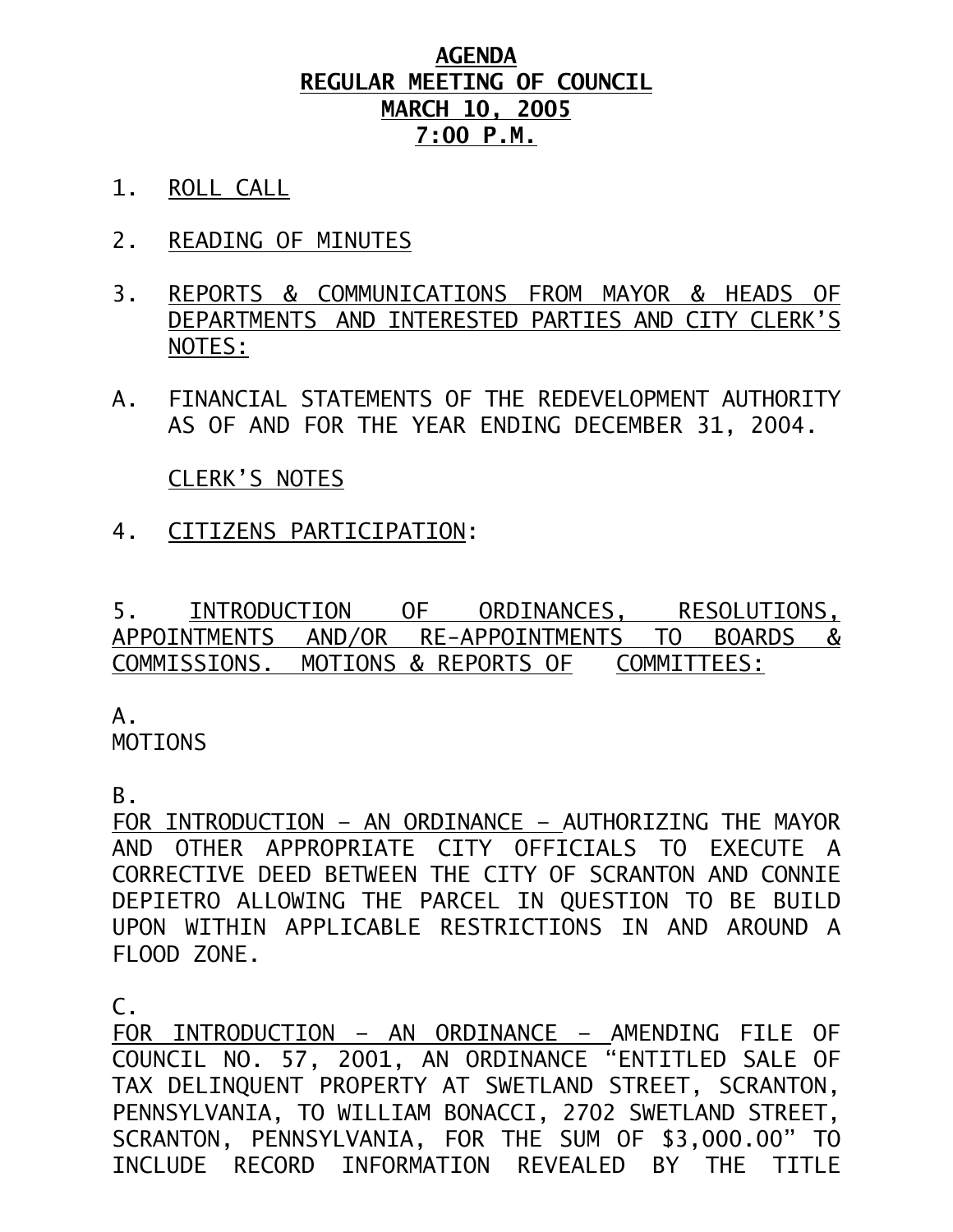SEARCH.

D.

FOR INTRODUCTION – AN ORDINANCE – SALE OF TAX DELINQUENT PROPERTY ON S. KEYSER AVENUE, SCRANTON, PENNSYLVANIA, TO FRANK AND STEPHANIE SCHMIDT, 130 S. CAMERON AVENUE, SCRANTON, PENNSYLVANIA, 18504, FOR THE SUM OF \$4,500.00.

## 6. CONSIDERATION OF ORDINANCES - READING BY TITLE:

A.

READING BY TITLE – FILE OF COUNCIL NO. 112, 2005 - AN ORDINANCE – ESTABLISHING A NO PARKING ZONE ALONG STATE ROUTE 3025 (WYOMING AVENUE) AS REQUIRED BY THE PENNSYLVANIA DEPARTMENT OF TRANSPORTATION FOR A HIGHWAY OCCUPANCY PERMIT ADJACENT TO THE GUILD STUDIO.

## 7. FINAL READING OF RESOLUTIONS AND ORDINANCES – CONSIDERATION FOR ADOPTION:

A.

FOR CONSIDERATION BY THE COMMITTEE ON RULES – FOR ADOPTION – FILE OF COUNCIL NO. 111, 2005 - APPROVING THE TRANSFER OF A RESTAURANT LIQUOR LICENSE IN THE NAME OF BARBARA MUNLEY T/A THE HIGH AND DRY, BOROUGH OF ARCHBALD, LICENSE NO. R-2867 CURRENTLY HELD IN ESCROW FORMERLY USED AT 455 MAIN STREET, ARCHBALD TO BRT HOLDING, LLC FOR USE AT 3 WEST OLIVE STREET, SCRANTON, PENNSYLVANIA, 18508 AS REQUIRED BY THE PENNSYLVANIA LIQUOR CONTROL BOARD.

B.

FOR CONSIDERATION BY THE COMMITTEE ON RULES – FOR ADOPTION – RESOLUTION NO. 132, 2005 – APPOINTMENT OF THOMAS J. STONE, 824 WHEELER AVENUE, SCRANTON, PENNSYLVANIA 18510, TO THE SCRANTON SEWER AUTHORITY. MR. STONE WILL BE FILLING THE TERM OF JAMES T. MULLIGAN, JR., WHO RESIGNED EFFECTIVE FEBRUARY 24, 2005. MR. STONE'S TERM WILL EXPIRE ON DECEMBER 31, 2006.

8. ADJOURNMENT: